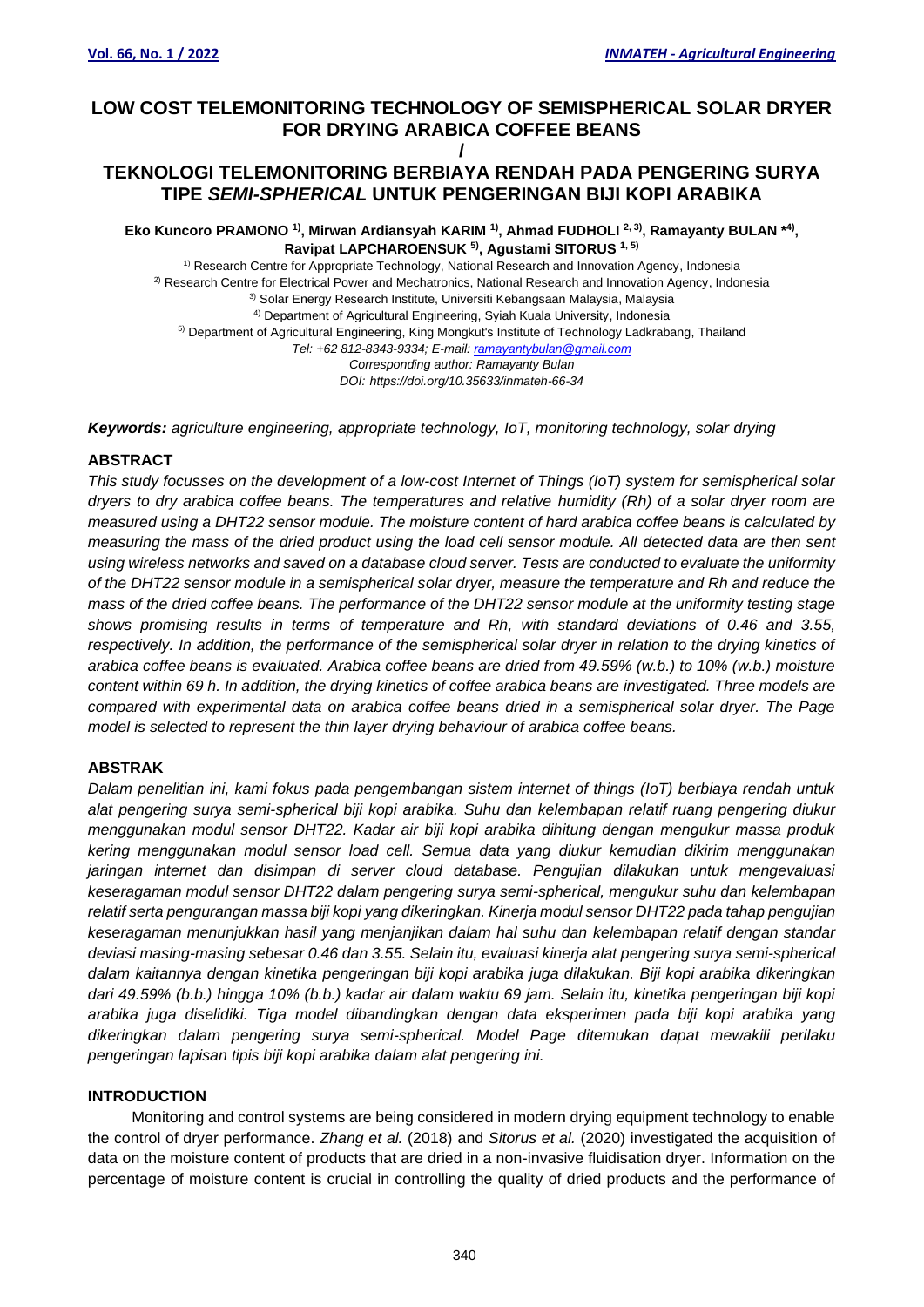dryers. However, relevant monitoring systems are rarely integrated into solar dryers, mainly because they are likely to increase the costs of solar dryers.

*Goud et al.* (2019) and *Lingayat et al.* (2020a) used six RTD Pt−100 sensors (accuracy of 1%) to measure temperature with 16 channel data loggers. The reduction in the mass of the dried product was measured with a weight balance (Model: OHAUS PA 214) with an accuracy of ±0.2 mg. In their experimental procedure, the proposed indirect solar dryer with inlet fans powered by solar PV panels was obviously not integrated with a data acquisition system (*Goud et al.*, 2019; *Lingayat et al.*, 2020a). *Vijayan et al.* (2020) used K-type thermocouples connected to a digital temperature indicator with a resolution of 0.1 °C. Relative humidity was observed using a thermo-hygrometer with an accuracy of  $\pm 2\%$  and a resolution of 0.01%. The weights of the samples were checked using a digital weighing machine with a resolution of 1 g. According to the experimental setup described in their study (*Vijayan et al.*, 2020), the process of recording dryer performance data is not integrated into the solar dryer. Therefore, the recording of performance data from the developed solar dryer remains offline and is not performed in real time.

The use of monitoring technology based on the internet of things (IoT), i.e. telemonitoring, is growing rapidly. Several researchers have highlighted the use of this technology in agriculture (*Villa-Henriksen et al.*, 2020; *Tzounis et al.*, 2017), fishery (*Wang et al.*, 2020; *Kumar and Sivaperumal*, 2020; *Chen et al.*, 2017) and animal husbandry (*Zhou et al.*, 2019; *Stojkoska et al.*, 2018; *Babalola G. et al.*, 2018) so that data can be accessed anywhere and at any time. On the one hand, the tools for developing systems towards the use of IoT have developed rapidly. Such tools make devices easy and inexpensive to use in various fields. On the other hand, monitoring equipment for drying technology, especially solar dryers, still uses devices that are scientific and are thus expensive (*Lakshmi et al.*, 2019; *Lingayat et al.*, 2020a; *Goud et al.*, 2019; *Vijayan et al.*, 2020). Therefore, monitoring technology is generally not integrated into solar dryer units. In such a case, the monitoring instruments are removed from the solar dryers after the drying performance is tested.

Solar dryers can be used for low temperature drying. In particular, greenhouse dryers are widely popular, especially in remote areas. In the last two and half decades, greenhouse dryers have been used for low temperature drying with the aid of solar radiation (Prakash et al., 2016). The popularity of solar dryers in remote areas can be attributed to the abundance of solar energy and the need to dry and thereby preserve agricultural materials. Therefore, these devices are beneficial, especially in Indonesia. Scientific studies aiming to optimise solar dryer technology have also been carried out; examples include the works of *Ekka et al.* (2020) on black ginger, *Lingayat et al.* (2020a) on apple and watermelon, *Djebli et al.* (2020) on potatoes and *Ouaabou et al.* (2020) on Moroccan sweet cherry. Other researchers have conducted relevant reviews (*Lingayat et al.*, 2020b; *Vijaya. et al.*, 2012). Meanwhile, several studies have focused on drying kinetics, thin-layer drying models and the evaluation of the performance of solar dryers for red chili (*Fudholi et al.*, 2014b; *Fudholi et al.*, 2013), seaweed (*Fudholi et al.*, 2014a), salted silver jewfish (*Fudholi et al.*, 2016) and palm oil fronds (*Fudholi et al.*, 2015a).

Solar dryers can be classified into four groups: direct, indirect, mixed, and hybrid solar dryers. Solar dryers can be also categorised as tent dryers, cabinet dryers and greenhouse dryers according to the type of drying chamber. *Fudholi et al.* (2015b) and *Fudholi et al.* (2015c) reviewed air- and water-based types of solar dryers in Malaysia. In Indonesia, *Yahya et al.* (2016) developed a solar dryer system for cassava and rice paddies (*Yahya et al.*, 2018; *Yahya et al.*, 2017). However, existing research is still focused on finding an optimal method for harvesting solar energy and studying the kinetic drying modeling of dried products. Therefore, the objective of the current study is to compare suitable mathematical drying models for Arabic coffee beans and to analyse the performance of a semispherical solar dryer for Arabic coffee beans. The main objective of this study is to develop a low-cost IoT system for monitoring semispherical solar dryers. The proposed system is expected to complement solar drying by allowing drying performance to be monitored anywhere and at any time.

### **MATERIALS AND METHODS**

This research was carried out at the Research Centre for Appropriate Technology, National Research and Innovation Agency, Subang. The solar dryer equipped with a telemonitoring system is located at 6°33'16.0"S–107°45'41.6"E at an altitude of 87 m asl. The telemonitoring system performance test was carried out in August 2019. The development of the telemonitoring system was carried out in three stages, namely, (i) designing the telemonitoring system, (ii) testing the uniformity of temperature and relative humidity sensors and (iii) testing the performance of the telemonitoring system integrated into the solar dryer.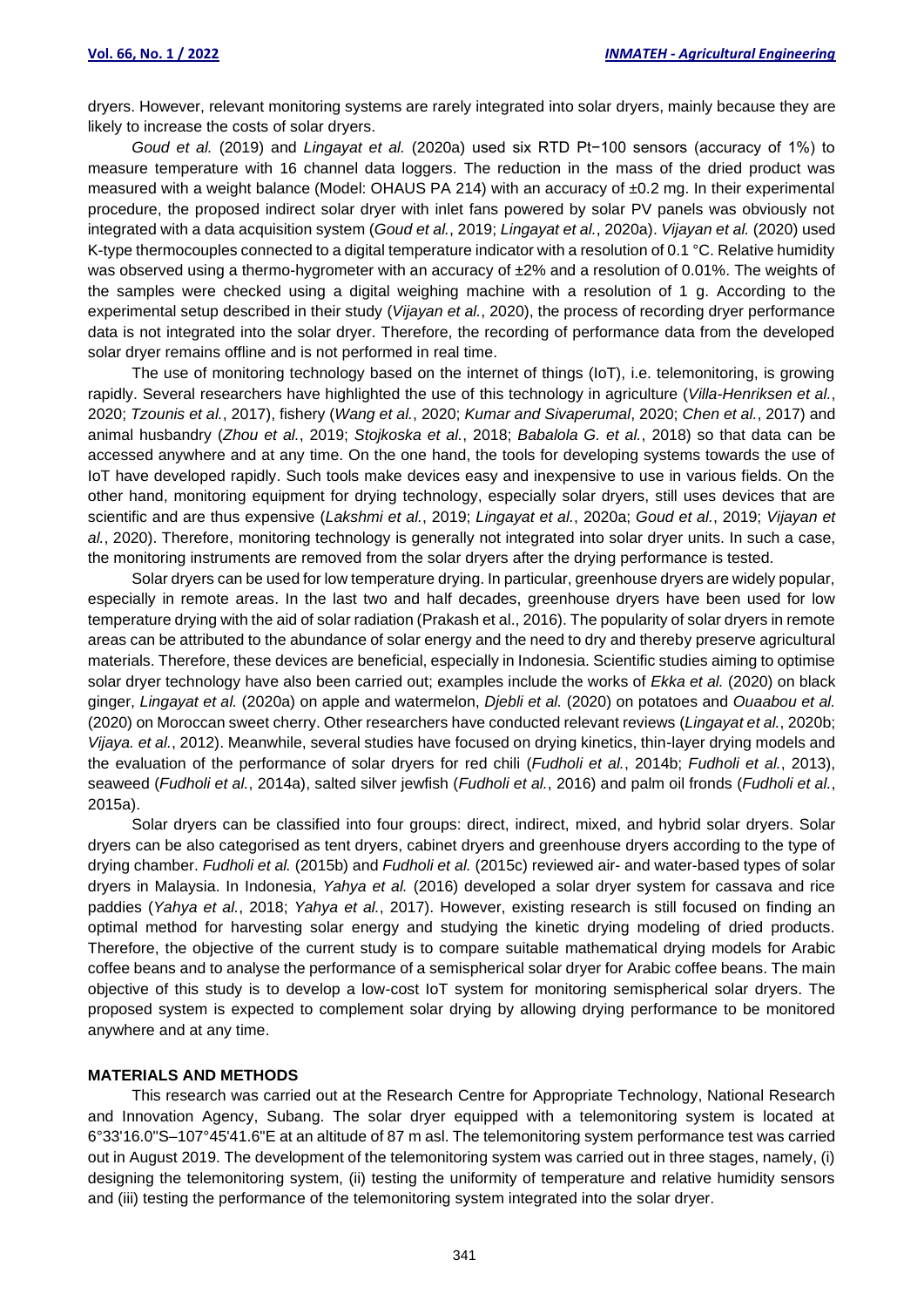The telemonitoring system integrated into a solar dryer is presented in Figure 1. The solar dryer developed at the Research Centre for Appropriate Technology is of the semispherical type (*Uğur et al.*, 2018). The dryer has a width of 2.8 m, length of 4.2 m and height of 3.1 m. It comprises three layers, each of which has two racks on which to place the products to be dried. The solar dryer frame is made of galvanized iron with a diameter of 38.1 mm and its walls and roof are coated with 14% UV plastic with a thickness of 170 microns. The floor of the solar dryer is made of bricks that are attached directly to the ground.



**Fig. 1 – Solar dryer developed in this study**

When designing the telemonitoring system, the cost and availability of materials used for the construction were considered. The system consists of a temperature telemonitoring unit and a product mass telemonitoring unit. The temperature telemonitoring unit uses seven DHT22 sensor modules to measure temperature and relative humidity (Figure 2). The product mass telemonitoring unit comprises three racks equipped with load cell sensors which measure the changes in the mass of the products being dried. This unit indicates the decreases in the mass of the products that are dried in the solar dryer (*Sitorus et al.*, 2020). All sensor data are recorded and sent to the NodeMcu Esp8266 microcontroller via WLAN every 2 s. A datasheet of the DHT22 sensor modules and load cells is presented in Table 1. The list of components used in the design of the telemonitoring unit is shown in Table 2. The capital cost for the construction and installation of this system is 130.70 USD. This cost is not much higher than that of other low-cost systems, such as *Putra* (2020), which is a portable sensing system integrated with an on-the-go fertilizer application system.



**Fig. 2 – Telemonitoring system architecture**

The performance testing of the telemonitoring system was carried out in two stages. The first stage involved testing the level of uniformity of the DHT22 temperature sensors and their sensitivity to temperature changes in the solar dryer. For this stage, the DHT22 sensor modules in the middle of the solar dryer room were collected. Then, the system was turned on for three days.

The level of measurement uniformity was indicated by the standard deviation parameters of the seven DHT22 sensors that are calculated using Equation 1. At this stage, the DHT22 temperature sensors were placed at several points in the solar dryer room. The drying racks were also equipped with load cell sensors. The second stage involved the use of wet coffee beans with hard skins (Java Preanger Arabica coffee, Indonesia) (*Happyana et al.*, 2020) with a water content of 49.80% (w.b.). All data were sent to the database using the internet network. The selected coffee type is one of the oldest agricultural products that is continuously preserved in West Java Province, Indonesia. Even today, extensibility continues to meet market demands.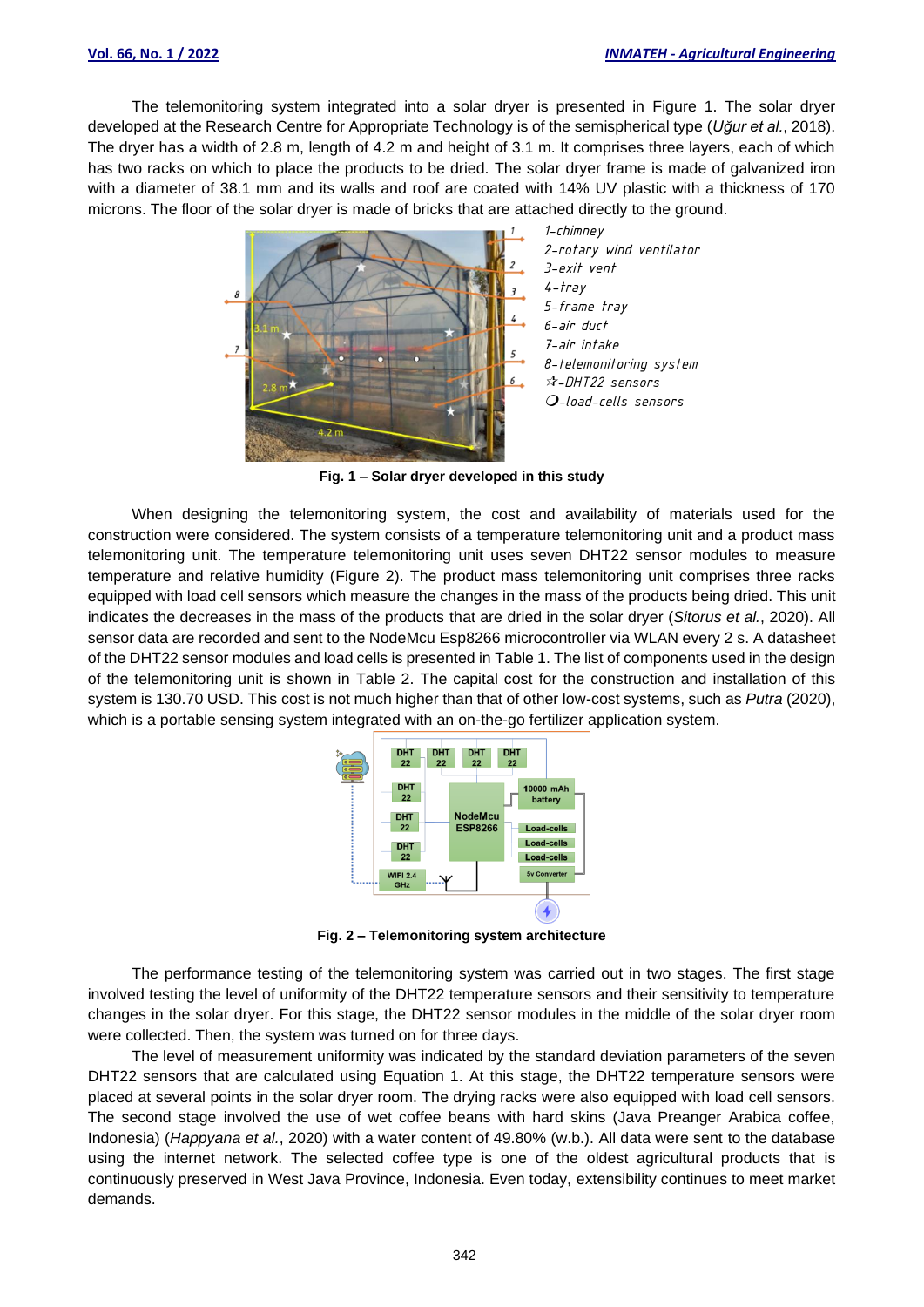$$
S = \sqrt{\frac{\sum_{i=1}^{n} (x_i - \mu)^2}{n-1}}
$$

Where *S* is the standard deviation,  $x_i$  denotes the data sent to *i*,  $\mu$  is the mean and *n* is the amount of data.

**Datasheet of DHT22 and load-cells sensor Parameter DHT22 sensor module Load-cells sensor**<br>ting Voltage **Temperature Relative humidity Load-cells sensor**<br> $5 \text{ V}$   $3.3 \text{ V} - 5 \text{ V}$ Operating Voltage 5 V 3.3 V – 5<br>Operating Current 1.5 mA 1.5 mA Operating Current 1.5 mA<br>
Operating Temperature 1.5 mA<br>  $-20 °C - +80 °C$ <br>  $-80 °C$ <br>  $-80 °C - +80 °C$ Operating Temperature  $-20^{\circ}$ C – +80 °C  $-35^{\circ}$ C – +80 °C  $-5^{\circ}$  kg Range measurement  $-40^{\circ}$ C – +80 °C  $-100\%$   $0-5^{\circ}$  kg Range measurement  $-40 \text{ °C} - +80 \text{ °C}$   $0 - 100\%$   $0 - 5 \text{ kg}$ <br>Deviation  $\pm 0.5 \text{ °C}$   $\pm 2.0\%$  0.05% Deviation  $\pm 0.5 \degree$ C  $\pm 2.0\%$  0.05% Resolution 0.1 °C 0.1% 1.0±0.15 mv/V

**Table 2**

(1)

**Table 1**

| List of components of the low-cost system and their price (as of November 2021) |                                                |          |                         |                 |  |  |  |  |  |
|---------------------------------------------------------------------------------|------------------------------------------------|----------|-------------------------|-----------------|--|--|--|--|--|
| No                                                                              | Component                                      | Quantity | <b>Price unit (USD)</b> | <b>Remark</b>   |  |  |  |  |  |
| 1                                                                               | NodeMCU Lolin V3                               | 3        | 7.29                    | ESP8266         |  |  |  |  |  |
| 2                                                                               | Temperature and Rh Sensor                      |          | 37.80                   | DHT22 DFRobot   |  |  |  |  |  |
| 3                                                                               | Loadcell + Amplifier                           | 3        | 6.43                    | HX711           |  |  |  |  |  |
| 4                                                                               | Sensor cable                                   |          | 21.43                   | AWM 24x3        |  |  |  |  |  |
| 5                                                                               | Connector                                      | 10       | 3.57                    | USB male-female |  |  |  |  |  |
| 6                                                                               | Electronic box                                 |          | 2.54                    |                 |  |  |  |  |  |
| 7                                                                               | Battery                                        |          | 11.79                   | 10000 mAh       |  |  |  |  |  |
| 8                                                                               | Switch                                         |          | 0.14                    |                 |  |  |  |  |  |
| 9                                                                               | <b>PCB</b>                                     |          | 0.29                    |                 |  |  |  |  |  |
| 10                                                                              | Spacer                                         | 10       | 0.86                    |                 |  |  |  |  |  |
| 11                                                                              | Indicator LED                                  |          | 0.07                    |                 |  |  |  |  |  |
| 12                                                                              | Pin Header                                     |          | 0.07                    |                 |  |  |  |  |  |
| 13                                                                              | Jumper                                         |          | 0.36                    |                 |  |  |  |  |  |
| 14                                                                              | <b>Plastic Basket</b>                          | 3        | 3.21                    |                 |  |  |  |  |  |
| 15                                                                              | Metal sheet                                    | 3        | 8.57                    |                 |  |  |  |  |  |
| 16                                                                              | Internet network                               |          | 32.14                   |                 |  |  |  |  |  |
| 17                                                                              | 5-VDC Adapter                                  |          | 1.43                    |                 |  |  |  |  |  |
|                                                                                 | Total cost of developing telemonitoring system |          | ~130.70                 |                 |  |  |  |  |  |

|                                                            |                 | Table 3        |
|------------------------------------------------------------|-----------------|----------------|
| Uncertainties of the parameters during the experiment      |                 |                |
| <b>Parameter</b>                                           | Unit            | <b>Comment</b> |
| Uncertainty in the temperature measurement                 |                 |                |
| Drying room temperature                                    | ℃               | ±0.2872        |
| Ambient air temperature                                    | $\rm ^{\circ}C$ | ±0.2872        |
| Uncertainty in the time measurement                        |                 |                |
| Uncertainty in the time measurement                        | min             | ±0.1000        |
| Temperature values                                         | min             | ±0.1000        |
| Uncertainty in the mass loss measurement                   | g               | ±0.5123        |
| Uncertainty of the measurement of relative humidity of air | $\frac{9}{6}$   | ±0.1414        |
| Calculated values                                          |                 |                |
| Total uncertainty for moisture rate                        | %               | ±0.5220        |
| Total uncertainty for drying rate                          | %               | ±0.5220        |

Uncertainty analysis focuses on uncertainties or errors in experimental data. In general, errors can be particularly systematic errors or random errors. According to *Akpinar* (2010), errors and uncertainties in experiments on solar dryers can arise from instrument selection, condition, calibration, environment, observation, reading and test planning. Therefore, the uncertainty analysis of the experimental measurement and results is a powerful tool when used in the planning and design of experiments. In the current study, an uncertainty analysis was performed using Equation 2 (*Akpinar*, 2010; *Holman*, 2001).<br> $\omega_{\text{R}} = \left[ \left( \frac{\partial R}{\partial \phi} \right)^2 + \left( \frac{\partial R}{\partial \phi} \right)^2 + \dots + \left( \frac{\partial R}{\partial \phi} \right)^2 \right]^{1/2}$ 

$$
\omega_{R} = \left[ \left( \frac{\partial R}{\partial x_{1}} \omega_{1} \right)^{2} + \left( \frac{\partial R}{\partial x_{2}} \omega_{2} \right)^{2} + \ldots + \left( \frac{\partial R}{\partial x_{n}} \omega_{n} \right)^{2} \right]^{1/2}
$$
(2)

where:  $R$ - is the function of the independent variables  $x_1, x_2, x_3, ..., x_n$ ;  $w_R$ -uncertainty in the result and  $w_1$ , *w2, ..., wn*.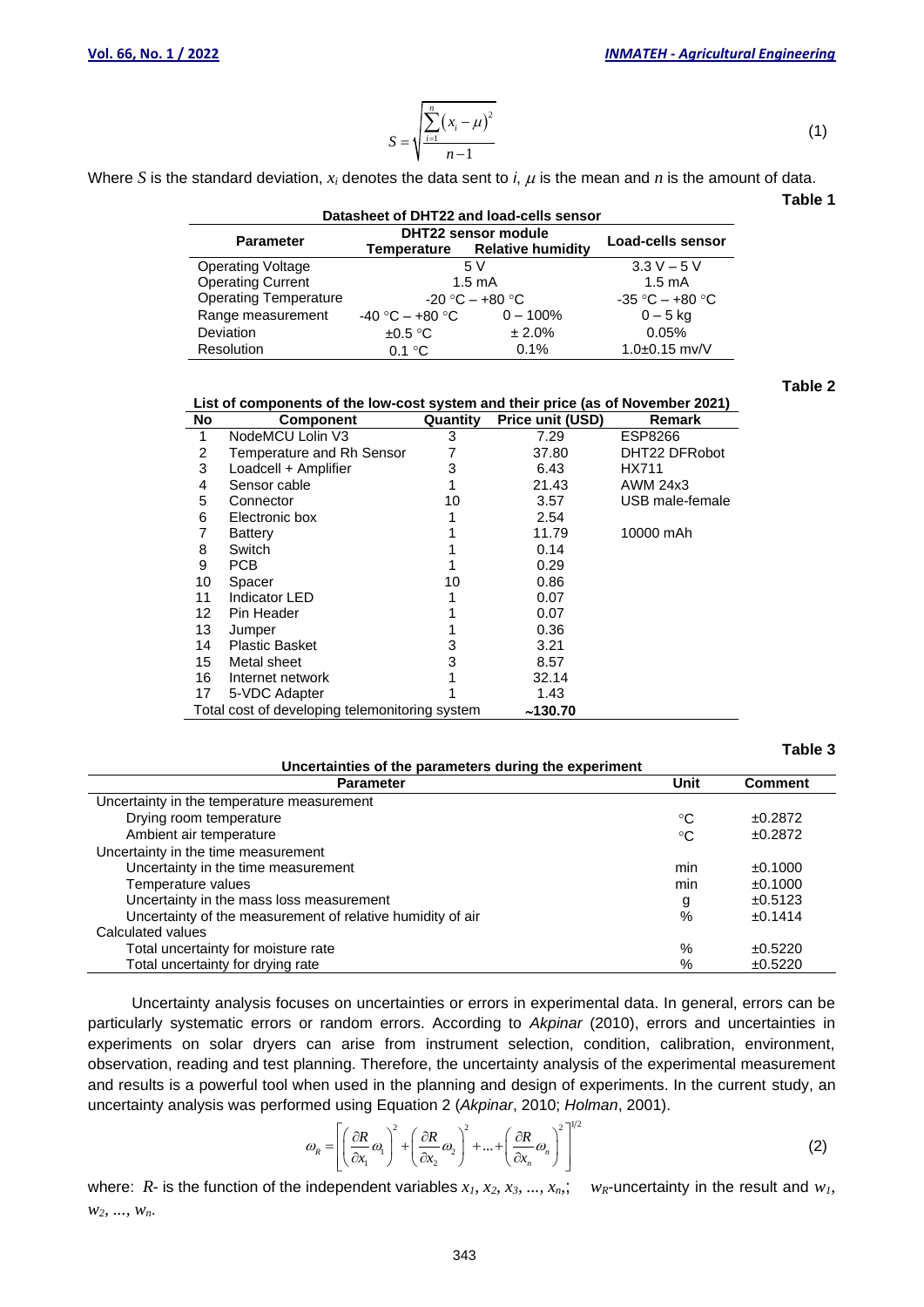Total uncertainties of the measured parameters and calculated experimental parameters are presented in Table 3. Each uncertainty value was considered to be within a suitable range.

Table 4 and Table 5 show the equations of the drying analysis, including the drying rates, moisture contents of the arabica coffee beans and drying mathematical models. Four drying mathematical models were fitted with the experimental data of the semispherical solar dryer for arabica coffee beans: Newton model, Page model, Henderson and Pabis model and the modified Page model. These models were calculated using Excel, and the constants were determined using a curve method. The values of determination (*R<sup>2</sup>* ), mean bias error (*MBE*) and root-mean-square error (*RMSE*) coefficient were used to select the most suitable drying mathematical models. The model that produced the highest *R<sup>2</sup>* and the lowest *RMSE* in describing the drying curve was considered the best model. The statistical parameters were calculated using the following Equations 3 and Equations 4.

$$
MBE = \frac{1}{N} \sum_{i=1}^{N} \left( M R_{pre,i} - M R_{exp,i} \right)^2
$$
 (3)

$$
RMSE = \sqrt{\frac{1}{N} \sum_{i=1}^{N} (MR_{pre,i} - MR_{\text{exp},i})^2}
$$
(4)

where: *MRexp,i* is experimental value of moisture ratio, *MRpre,i* is simulated value of moisture ratio, and *N* is number of data points (observations).

| <b>Drying analysis equations</b> |          |                                                                                                                           |                                              |     |  |  |  |  |  |  |
|----------------------------------|----------|---------------------------------------------------------------------------------------------------------------------------|----------------------------------------------|-----|--|--|--|--|--|--|
| <b>Drying analysis</b>           | Unit     | <b>Comment</b>                                                                                                            | <b>Equation</b>                              |     |  |  |  |  |  |  |
| Drying rate (DR)                 | (g/g)/h  | $M_t$ is moisture content at time t, and $M_{t+dt}$ is moisture content at<br>time $t + dt$                               | $DR = \frac{M_{t+dt} - M_t}{\sqrt{M_{t+dt}}$ | (5) |  |  |  |  |  |  |
| Moisture content<br>wet basis    | (% w.b.) | $w(t)$ is mass of wet materials at instant $t$ (kg), $d$ is mass of dry<br>materials (kg)                                 | $M = \frac{w(t)-d}{ }$<br>w                  | (6) |  |  |  |  |  |  |
| Moisture content<br>dry basis    | (q/q)    |                                                                                                                           | $M = \frac{w(t) - d}{ }$                     | (7) |  |  |  |  |  |  |
| Moisture ratio<br>(MR)           |          | M is the moisture content at any time t, $M_e$ is equilibrium<br>moisture content, and $M_i$ is initial moisture content. | $MR = \frac{M - M_e}{M}$<br>$M_i - M_i$      | (8) |  |  |  |  |  |  |

#### **Table 5**

**Table 4**

| Drying mathematical model<br><b>Model equation</b><br><b>Model solution with Excel solver</b><br>Model name |                                                                                                                          |                               |      |  |  |  |  |  |
|-------------------------------------------------------------------------------------------------------------|--------------------------------------------------------------------------------------------------------------------------|-------------------------------|------|--|--|--|--|--|
| <b>Newton</b>                                                                                               | The exponential curve of Newton's model, which represents the<br>correlation between MR and drying time                  | $MR = \exp(-kt)$              | (9)  |  |  |  |  |  |
| Page                                                                                                        | In (-In MR) = In (k) + n In (t), The correlation In (-In MR) with t, which is<br>the curve of the logarithmic equation   | $MR = \exp(-kt^n)$            | (10) |  |  |  |  |  |
| Henderson<br>and Pabis                                                                                      | In $MR = -kt + ln(a)$ , a plot of In MR versus drying time produced a<br>straight line with intercept In (a) and slope k | $MR = a \cdot \exp(-kt)$ (11) |      |  |  |  |  |  |

The heat utilisation factor (*HUF*) and coefficient of performance (*COP*) were evaluated for the semispherical solar dryer for arabica coffee beans. *HUF* is defined as the ratio between temperature decrease due to cooling air during drying and temperature increase due to heating of air, as shown in Equation 12. *COP* is calculated by Equation 13 (*Prakash et al.*, 2016; *Sayyad et al.*, *2015*).

$$
HUF = \frac{(T_d - T_e)}{(T_d - T_a)}
$$
\n(12)

$$
COP = \frac{(T_e - T_a)}{(T_d - T_a)}
$$
\n(13)

$$
HUF + COP = 1 \tag{14}
$$

where:

 $T_a$ ,  $T_d$  and  $T_e$  are the ambient temperature, drying temperature and exhaust air temperature, respectively.

#### **RESULTS**

A telemonitoring system was successfully developed and integrated into the solar dryer (Figure 3). The telemonitoring unit consisted of two control boxes, each of which comprised seven temperature sensors; each mass sensor had three control boxes. Telemonitoring systems can record and send data to servers via WLAN.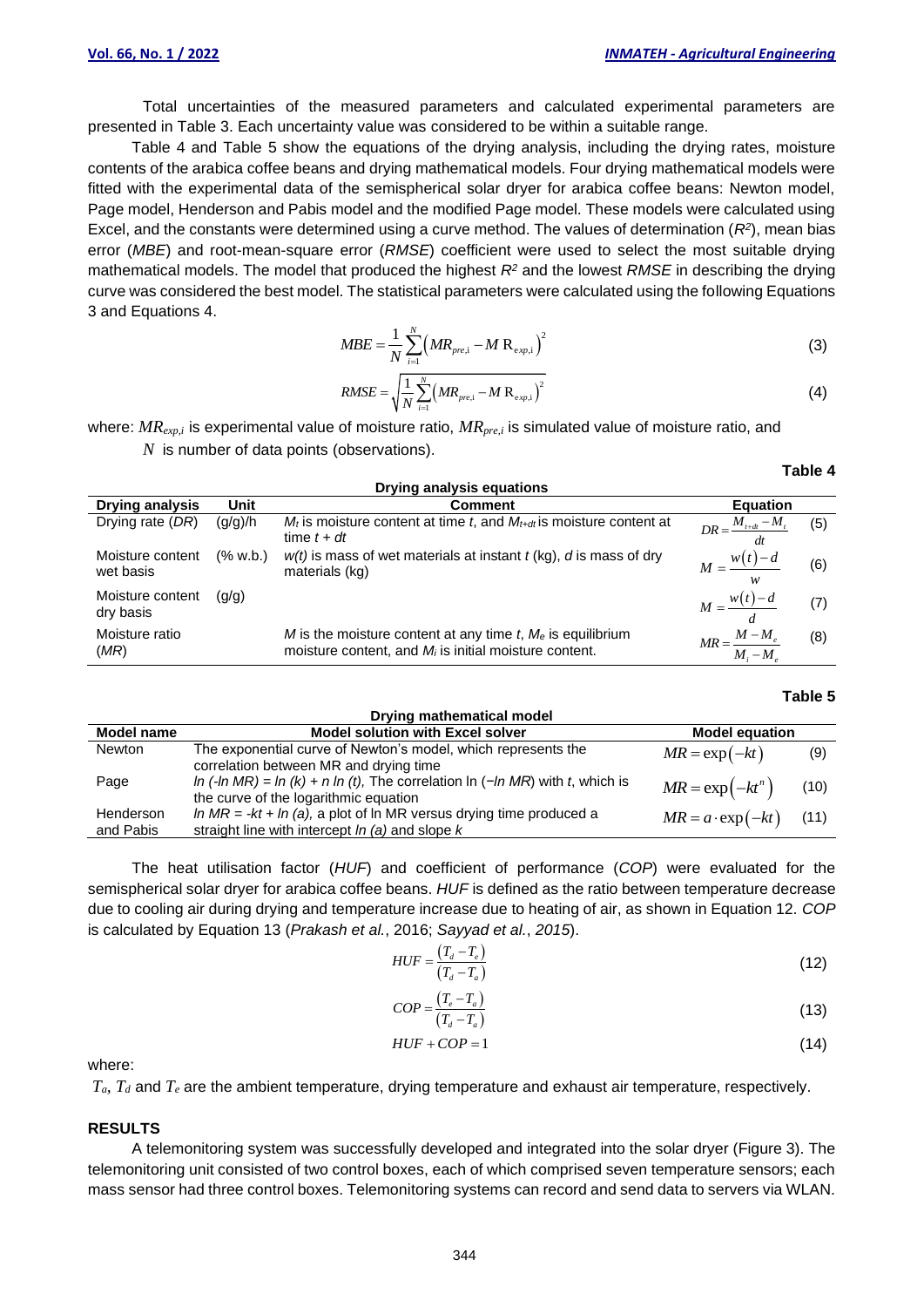The data can then be accessed wherever and whenever using devices such as smartphones to monitor the performance of solar dryer units and dried products. Telemonitoring devices are expected to improve the process of identifying the performance of solar dryers and dried products. The resulting data are important for drying agricultural and food products because according to some studies, agricultural and food products are highly perishable (*Sivakumar et al.*, 2016; *Bruce et al.*, 2019; *Ogawa et al.*, 2017) due to various factors, including improper drying temperature monitoring.



*1-tray product 2-loadcells frames 3-control box telemonitoring system*

**Fig. 3 – Telemonitoring devices integrated into the solar dryer**

Open-source software (Arduino IDE) was used to develop a logarithm for the telemonitoring system. Open-source software Notepad++ was used to design the data recording information system for web logging. An example of a data recording page is presented in Figure 4.

| 10.03        |                          | (a)                         |                          | $\overline{0}$ $\overline{0}$ $\overline{4}$ 4G <sup>+</sup> $\overline{4}$ $\overline{4}$ $\overline{4}$ $\overline{4}$ 34% |            | 09.59                | $\left( c\right)$ |                                                        |    |    |    | (b)       |    |     |                 |       | $\overline{O}$ 4G <sup>+</sup> $\overline{A}$ $\overline{B}$ 35% |            |      |
|--------------|--------------------------|-----------------------------|--------------------------|------------------------------------------------------------------------------------------------------------------------------|------------|----------------------|-------------------|--------------------------------------------------------|----|----|----|-----------|----|-----|-----------------|-------|------------------------------------------------------------------|------------|------|
|              | (i)                      | ttgotomasi.id/telemonitorir |                          | [13]                                                                                                                         |            |                      | (i)               | ttgotomasi.id/telemonitorir                            |    |    |    |           |    |     |                 |       | [13]                                                             |            |      |
| Data ke-     | Tanggal                  | Waktu                       | <b>Stasiun</b>           | loadcell2                                                                                                                    | Data<br>ke | Tanggal              | Waktu             | <b>Stasiun</b>                                         | T1 | T2 | T3 | <b>T4</b> | T5 | Rh1 | Rh <sub>2</sub> | Rh3   | Rh <sub>4</sub>                                                  | <b>Rh5</b> | LUX1 |
| 5995<br>5994 | 2020-01-30<br>2020-01-13 | 11:06:01<br>15:43:27        |                          |                                                                                                                              | 6109       | 2019<br>09.08        |                   | 17:29:10 samping1 29.19 29.15 29.19 29.15 29.15 89.08  |    |    |    |           |    |     | 72.98           | 84.06 | 76.27                                                            | 81.17 411  |      |
| 5993         | 2019-09-08               | 17:28:59                    | timbangan2               | 46                                                                                                                           | 6108       | 2019-                |                   | 17:28:11 samping1 29.53 29.23 29.53 29.23 29.23 89.30  |    |    |    |           |    |     | 73.10           | 60.82 | 76.81                                                            | 81.64 401  |      |
| 5992         | 2019-09-08               | 17:28:00                    | timbangan2               | 45                                                                                                                           | 6107       | 2019                 |                   | 17:27:13 samping1 29.28 29.49 29.28 29.49 29.49 89.63  |    |    |    |           |    |     | 73.46           | 85.06 | 77.57                                                            | 83.64 436  |      |
| 5991<br>5990 | 2019-09-08<br>2019-09-08 | 17:27:00<br>17:26:01        | timbangan2<br>timbangan2 | 45<br>45                                                                                                                     |            | 09-08                |                   |                                                        |    |    |    |           |    |     |                 |       |                                                                  |            |      |
| 9892         | 2019-09-08               | 17:25:01                    | timbangan2               | 44                                                                                                                           | 6106       | $\frac{2019}{09-08}$ |                   | 17:26:14 samping1 29.53 29.58 29.53 29.58 29.58 80.00  |    |    |    |           |    |     | 66.11           | 76.05 | 68.82                                                            | 73.06 418  |      |
| 5988         | 2019-09-08               | 17:24:00                    | timbangan2               | 44                                                                                                                           | 6105       | 2019<br>09-08        |                   | 17:25:15 samping1 29.69 29.67 29.69 29.67 29.67 79.45  |    |    |    |           |    |     | 65.15 75.50     |       | 68.07                                                            | 73.18 441  |      |
| 5987         | 2019-09-08               | 17:22:59                    | timbangan2               | 43                                                                                                                           | 6104       | 2019-                |                   | 17:24:17 sampling1 30.03 29.23 30.03 29.23 29.23 78.78 |    |    |    |           |    |     | 64.43           | 74.61 | 67.42                                                            | 72.12 431  |      |
| 5986         | 2019-09-08               | 17:22:00                    | timbangan2               | 43                                                                                                                           |            |                      |                   |                                                        |    |    |    |           |    |     |                 |       |                                                                  |            |      |
| 5985         | 2019-09-08               | 17:21:01                    | timbangan2               | 43                                                                                                                           | 6103       | 2019-                |                   | 17:23:19 samplng1 29.95 29.75 29.95 29.75 29.75 77.57  |    |    |    |           |    |     | 63.58           | 73.83 | 66.77                                                            | 70.82 441  |      |
| 5984         | 2019-09-08               | 17:20:01                    | timbangan2               | 42                                                                                                                           | 6102       | 2019-                |                   | 17:22:21 samping1 29.78 29.58 29.78 29.58 29.58 77.68  |    |    |    |           |    |     | 62.86           | 73.49 | 65.58                                                            | 70.59 458  |      |
| 5983         | 2019-09-08               | 17:19:02                    | timbangan2               | 42                                                                                                                           |            |                      |                   |                                                        |    |    |    |           |    |     |                 |       |                                                                  |            |      |
| 5982         | 2019-09-08               | 17:18:02                    | timbangan2               | 42                                                                                                                           | 6101       | $2019 - 08$          |                   | 17:21:21 samping1 30.28 29.93 30.28 29.93 29.93 76.90  |    |    |    |           |    |     | 62.98           | 73.16 | 65.48                                                            | 70.24 486  |      |
| 5981         | 2019-09-08               | 17:17:03                    | timbangan2               | 41                                                                                                                           | 6100       | 2019                 |                   | 17:20:23 samping1 30.45 30.01 30.45 30.01 30.01 77.45  |    |    |    |           |    |     | 62.50           | 72.49 | 65.58                                                            | 70.24 492  |      |
| 5980         | 2019-09-08               | 17:16:03                    | timbangan2               | 41                                                                                                                           |            | 09-08                |                   |                                                        |    |    |    |           |    |     |                 |       |                                                                  |            |      |
| 5979         | 2019-09-08               | 17:15:03                    | timbangan2               | 41                                                                                                                           | 6099       | 2019<br>00.08        |                   | 17:19:25 samping1 30.62 30.19 30.62 30.19 30.19 75.57  |    |    |    |           |    |     | 62.14           | 71.27 | 65.26                                                            | 69.53      | 495  |

**Fig. 4 – Data pages accessed via smartphone**

Temperature and relative humidity are important parameters in the drying process. Therefore, it is important to ensure that every sensor used meets reliability requirements. Seven DHT22 sensors were used in the uniformity test. Each sensor was placed at one point in the solar dryer room. The setup was aimed at determining the differences in sensor readings of changes in temperature and relative humidity.

The average temperature readings of the DHT22 sensors followed by standard deviations are presented in Figure 5a. The tests were carried out from August 3 at 10:45:53 am to August 6 at 02:24:51 am. A total of 3276 temperature recordings followed the patterns of temperature changes in the solar dryer. However, from the seven temperature recording sensors, the NAN data recorded were 7.94%, 7.78%, 7.84%, 9.13%, 12.52%, 3.24% and 11.48%. The presence of NAN data, which are called unsuccessfully recorded data, is in line with the research by *Dahlan et al.* (2018), who found similar results from the use of DHT22 sensors. However, their work did not mention the percentages; therefore, no comparison could be made. The highest, lowest, and average temperatures during the uniformity test were  $52.07\pm10.24$  °C, 18.86 $\pm$ 0.04 °C and 30.42 $\pm$ 0.46 °C, respectively. The results of the test indicated that the standard deviations of the temperature sensors tended to increase with increasing temperature of the solar dryer room, and vice versa.

The average relative humidity readings from the DHT22 sensors followed the standard deviations and are presented in Figure 5b. The test was carried out from 3 August at 10:45:53 am to 6 August at 02:24:51 am. A total of 3276 relative humidity recordings followed the patterns of relative humidity changes in the solar dryer. However, from the seven relative humidity recording sensors, the NAN data were 7.94%, 7.78%, 7.84%,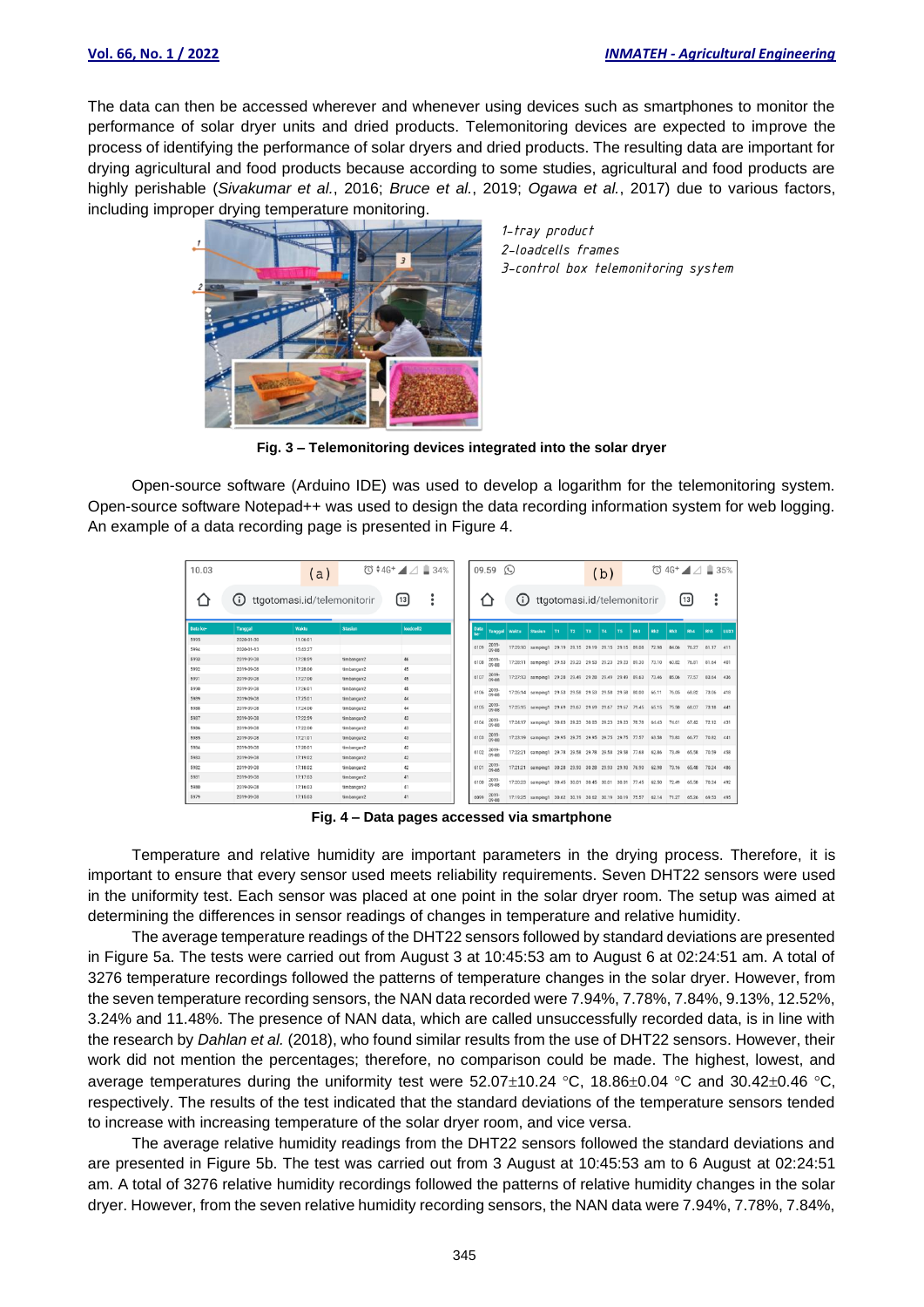9.13%, 12.52%, 3.24% and 11.48%. The highest, lowest, and average relative humidity during uniformity testing were  $85.05\% \pm 24.47\%$ ,  $20.27\% \pm 1.29\%$  and  $58.14\% \pm 3.55\%$ , respectively. The results of this test indicated that the standard deviation of the relative humidity sensor tended to decrease with increasing relative humidity in the solar dryer room, and vice versa.



**Fig. 5 – Sensor uniformity test from 3 to 6 August 2019 (a) temperature (b) relative humidity**

In the DHT22 sensor uniformity test on August 4, the unstable temperature and relative humidity data readings (sensor 1 and sensor 2) lasted 16907 s. Therefore, the standard deviations of the temperature and relative humidity data at the time of measurement increased to 10.24 and 24.47, respectively. The instability of the temperature data measurements was marked by a decrease in the temperature readings of sensor 1 (from 44.40 °C to 23.90 °C) and sensor 2 (from 42.30 °C to 24.50 °C) within 618 s; the other sensors did not follow the same trend. As for the relative instability of the measurement of relative humidity data, it was marked by an increase in relative humidity readings by sensor 1 (from 43.60% to 68.70%) and sensor 2 (from 48.00% to 71.80%) within 618 s; the other sensors did not follow the same trend. Thereafter, all sensors were turned off for 16289 s. This incident was attributed to the power outage and the exhaustion of the backup power from the telemonitoring system before the power was restored. The measurements of temperature and relative humidity of all sensors returned to normal on their own at 19:41:28 pm after the power was restored.



**Fig. 6 – Testing solar dryer on 7 to 12 August 2019 (a) temperature and relative humidity (b) mass reduction** 

The average temperature and relative humidity readings of the DHT22 sensors following the standard deviations in the test using coffee products are presented in Figure 6a. The experiments were carried out from 7 August at 16:25:16 pm to 12 August at 11:59:38 am or for 115.57 h. A total of 6740 temperature and relative humidity readings were recorded, and they followed the patterns of the changes in temperature and relative humidity in the solar dryer. The percentages of NAN data for the temperature and relative humidity recorded from the seven sensors were 14.57%, 9.54%, 14.85%, 9.88%, 19.58%, 7.8%, and 12.66%. The highest, lowest, and average temperatures during the test were  $48.57\pm4.9$  °C, 20.00 $\pm$ 0.00 °C and 29.30 $\pm$ 1.06 °C, respectively. The highest, lowest, and average relative humidity during the test were 91.30%±18.10%, 22.94%±1.03% and 65.84%±5.33%, respectively. The performance test indicated that increasing the temperature increased the temperature measurement errors, and vice versa. Meanwhile, increasing the relative humidity decreased the errors from measuring relative humidity, and vice versa.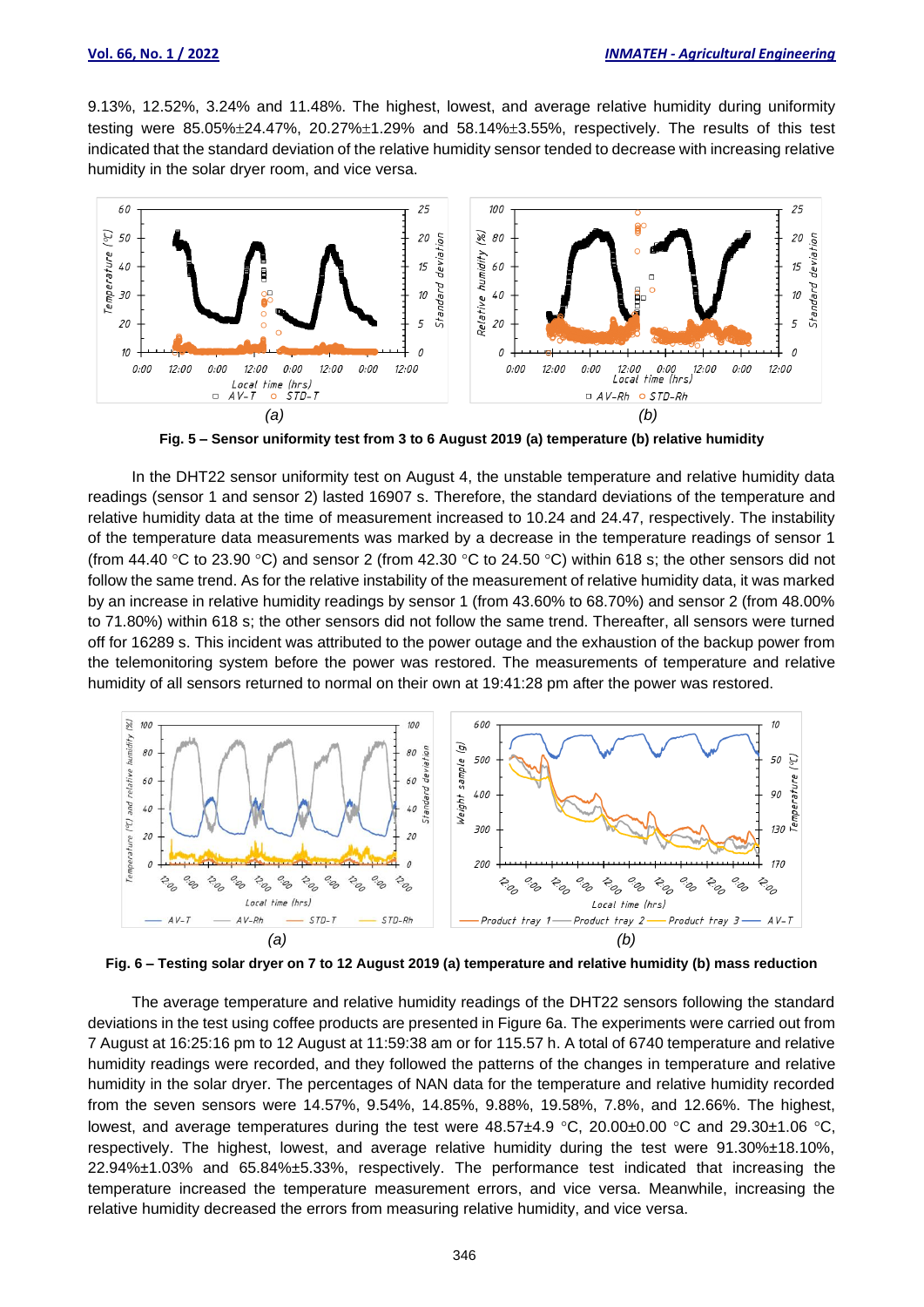The decrease in product mass due to the evaporation of the moisture content in the test is presented in Figure 6b. Three trays with the same product of the same initial relative mass showed distinct differences in drying behaviour throughout the drying process. The percentage decrease in the mass of the dried product during the first stage of testing was 50.84%. In general, when the temperature in the solar dryer increased, the mass of the dried product decreased sharply. However, as the temperature decreased, the mass of the dried product increased. This result is in line with that of *Lakshmi et al.* (2019), who explained that it was caused by evaporation of moisture from the surface and the latter decrease in the rate of moisture removal was mainly due to the diffusion of moisture from the interior to the surface of the product.

With reference to Table 5, the results of the drying analysis, including the drying rate curve, characteristic drying curve, drying kinetic curves and drying curve of the semispherical solar dryer for arabica coffee beans are showed. The drying curve showed the change in profile in moisture content versus drying time  $(t)$ . Figure 7a describes a reduction in moisture content (dry basis and wet basis). The drying rate with an average of 0.01  $(g/g)/h$  and a maximum of 0.11  $(g/g)/h$ , was calculated using Equation (5).



**Fig. 7 – (a) Moisture content variation (b) Newton drying model (c) Page drying model (d) Henderson and Pabis drying model**

Drying mathematical model curve of the semispherical solar dryer for arabica coffee beans are shown in Figure 7b until Figure 7d. Figure 7b shows Newton's model, which represents the correlation between the *MR* and drying time. Figure 7b shows that the exponential curve with k constant is 0.03. Figure 7c shows Page's model, which represent the correlation *ln (−ln MR)* with *t*, which is the curve of the logarithmic equation. Figure 7c shows that *n* constant is 1.2134 and the obtained value for *k* constant is 0.012. Figure 7d shows that a plot of *ln MR* versus drying time produced a straight line the intercept of which is *ln a* and the slope is *k*  (0.0334) and the obtained value of *a* constant (1.242).

The results presented in Table 6 show that the Page drying model exhibited the highest value of *R<sup>2</sup>* (0.933) and the lowest values of *RMSE* (0.0581) and *MBE* (0.0034) compared to the Newton model and the Henderson and Pabis model. Accordingly, the Page model was selected to represent the drying mathematical model behaviour of arabica coffee beans. This selection is in accordance with the findings of *Fudholi et al.* (2014a), who reported that the Page model had a better fit in drying seaweeds than the Newton and Henderson and Pabis models. Also, it was reported that the Page model exhibited a better fit than other models in accurately simulating the drying curves of rapeseed, kiwi, okra, green beans, chili pepper, and others.

The performance characteristics of the semispherical solar dryer for arabica coffee beans, including *HUF* and *COP*, were calculated. The average *HUF* was 0.79. The average *COP* was 0.21, and the total *HUF* and *COP* was 1.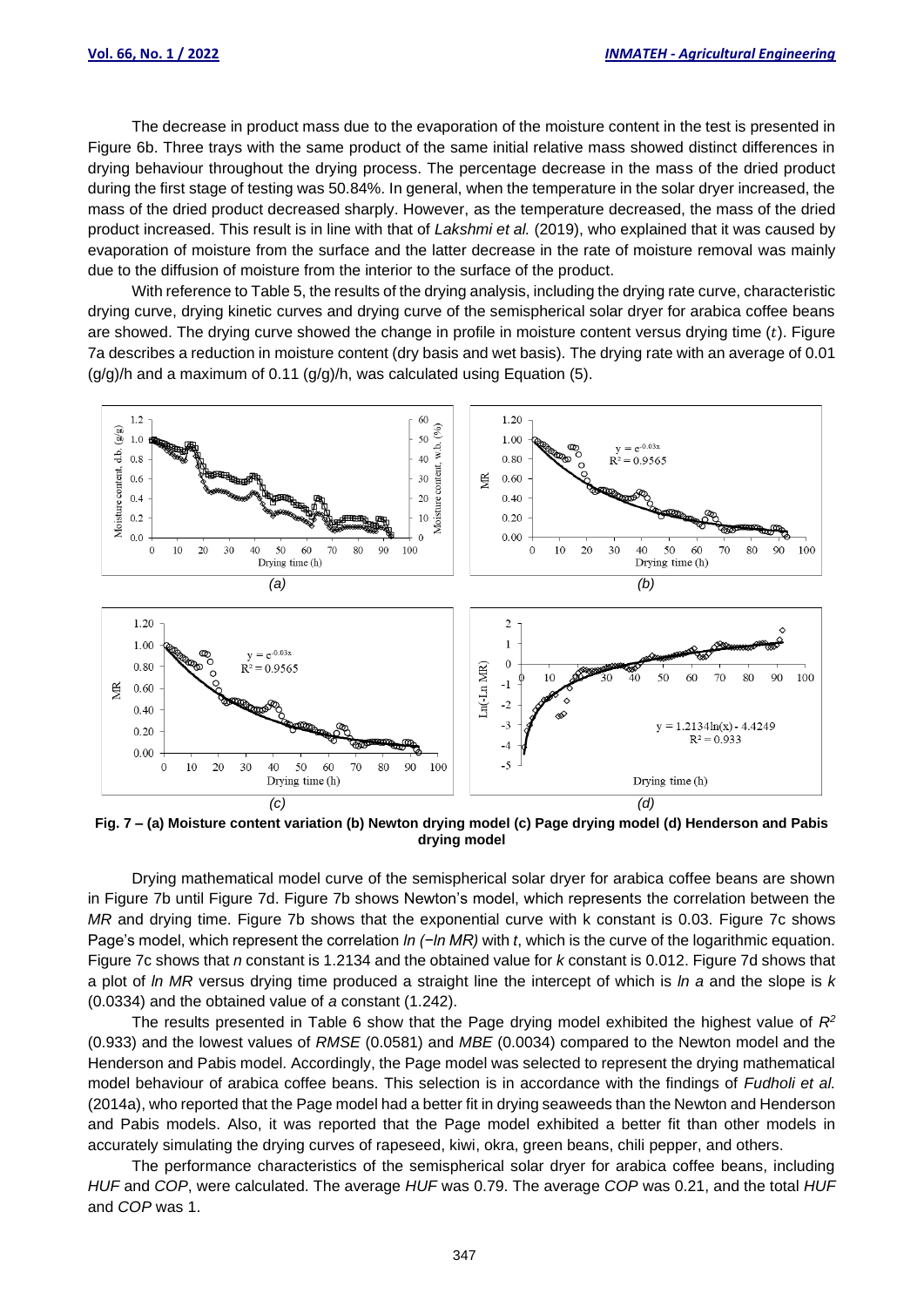**Table 6**

| Results of all yilly mathematical model analyses |   |       |        |               |                      |             |  |  |  |  |  |
|--------------------------------------------------|---|-------|--------|---------------|----------------------|-------------|--|--|--|--|--|
| Model                                            | а | ĸ     | n      | $R^2$         | <b>MBE</b>           | <b>RMSE</b> |  |  |  |  |  |
| <b>Newton</b>                                    |   | 0.03  |        |               | 0.8699 0.0066 0.0811 |             |  |  |  |  |  |
| Page                                             |   | 0.012 | 1.2134 | 0.9596 0.0034 |                      | 0.0581      |  |  |  |  |  |
| Henderson and Pabis 1.242 0.0334                 |   |       |        | 0.8854        | 0.0050               | 0.0706      |  |  |  |  |  |

**Results of drying mathematical model analyses**

## **CONCLUSIONS**

A telemonitoring system as add-on equipment for solar dryers was realised using a low-cost IoT system, and the results of this work show its promising performance. The performance of a solar dryer unit when applied to product drying can be known in real time and online using the developed telemonitoring system. Solar dryer performance data can be logged and then accessed anytime and anywhere. The reduction in the moisture content of dried products can also be known online and in real time. Improving the performance of the proposed system requires an advanced and detailed understanding of the mechanism of the telemonitoring system. Such a requirement entails obtaining experimental results on the basis of real conditions and applying many types of product drying conditions. In sum, when a solar dryer is equipped with a telemonitoring system, it can be used as a high-performance technology system that can be considered intelligent technology. In this study a semi-spherical solar dryer was evaluated to dry Arabica coffee beans using kinetic curves. The Page model clearly showed a better fit to the experimental data compared to the Newton and Henderson–Pabis models. This model had the highest *R<sup>2</sup>* and the lowest *RMSE* and *MBE*. At the average ambient temperature of approximately 28 °C, the *HUF* and *COP* were 0.79 and 0.21, respectively. The semispherical solar dryer to dry Arabica coffee beans took 69 h to reduce the moisture content of the product from approximately 50% (w.b.) to 10% (w.b.).

#### **REFERENCES**

- [1] Akpinar, E. K. (2010). Drying of mint leaves in a solar dryer and under open sun: modelling, performance analyses. *Energy convers. and manag.*, 51(12). 2407-2418, <https://doi.org/10.1016/j.enconman.2010.05.005>
- [2] Babalola G., O., Kehinde O., Abiodun O. (2018). Implementing an Internet of Things Livestock Strain and Stray Monitoring System. *International J. of Inf.*, 7(6). 41-47,
- [3] Bruce, R. M., Atungulu G. G., Sadaka S. (2019). Impacts of size fractionation, commingling, and drying temperature on physical and pasting properties of broken rice kernels. *Cereal Chem.*, 97(2). 256-269, <https://doi.org/10.1002/cche.10241>
- [4] Chen, Y., Zhen Z., Yu H., Xu J. (2017). Application of fault tree analysis and fuzzy neural networks to fault diagnosis in the Internet of Things (IoT) for aquaculture. *Sensors*, 17(1). 153-168, <https://doi.org/10.3390/s17010153>
- [5] Dahlan, N., Halid A. I., Hashim T. J., Sakimin S. (2018). Temperature based control of ventilation system for optimum climate in tomato greenhouse. *Indonesian J. of Electrical Eng. and Comput. Sci.*, 12(2). 655-661,<https://doi.org/10.11591/ijeecs.v12.i2.pp655-661>
- [6] Djebli, A., Hanini S., Badaoui O., Haddad B., Benhamou A. (2020). Modeling and comparative analysis of solar drying behavior of potatoes. *Renew. Energy*, 145. 1494-1506, <https://doi.org/10.1016/j.renene.2019.07.083>
- [7] Ekka, J. P., Bala K., Muthukumar P., Kanaujiya D. K. (2020). Performance analysis of a forced convection mixed mode horizontal solar cabinet dryer for drying of black ginger (Kaempferia parviflora) using two successive air mass flow rates. *Renew. Energy*, 152. 55-66, <https://doi.org/10.1016/j.renene.2020.01.035>
- [8] Fudholi, A., Bakhtyar B., Saleh H., Ruslan M. H., Othman M. Y., Sopian K. (2016). Drying of salted silver jewfish in a hybrid solar drying system and under open sun: modeling and performance analyses. *International J. of green energy*, 13(11). 1135-1144,<https://doi.org/10.1080/15435075.2016.1175347>
- [9] Fudholi, A., Othman M. Y., Ruslan M. H., Sopian K. (2013). Drying of Malaysian Capsicum annuum L.(red chili) dried by open and solar drying. *International J. of Photoenergy*, 2013. <https://doi.org/10.1155/2013/167895>
- [10] Fudholi, A., Sopian K., Alghoul M., Ruslan M. H., Othman M. Y. (2015a). Performances and improvement potential of solar drying system for palm oil fronds. *Renew. Energy*, 78. 561-565, <https://doi.org/10.1016/j.renene.2015.01.050>
- [11] Fudholi, A., Sopian K., Bakhtyar B., Gabbasa M., Othman M. Y., Ruslan M. H. (2015b). Review of solar drying systems with air based solar collectors in Malaysia. *Renew. and Sustainable Energy Rev.*, 51. 1191-1204,<https://doi.org/10.1016/j.rser.2015.07.026>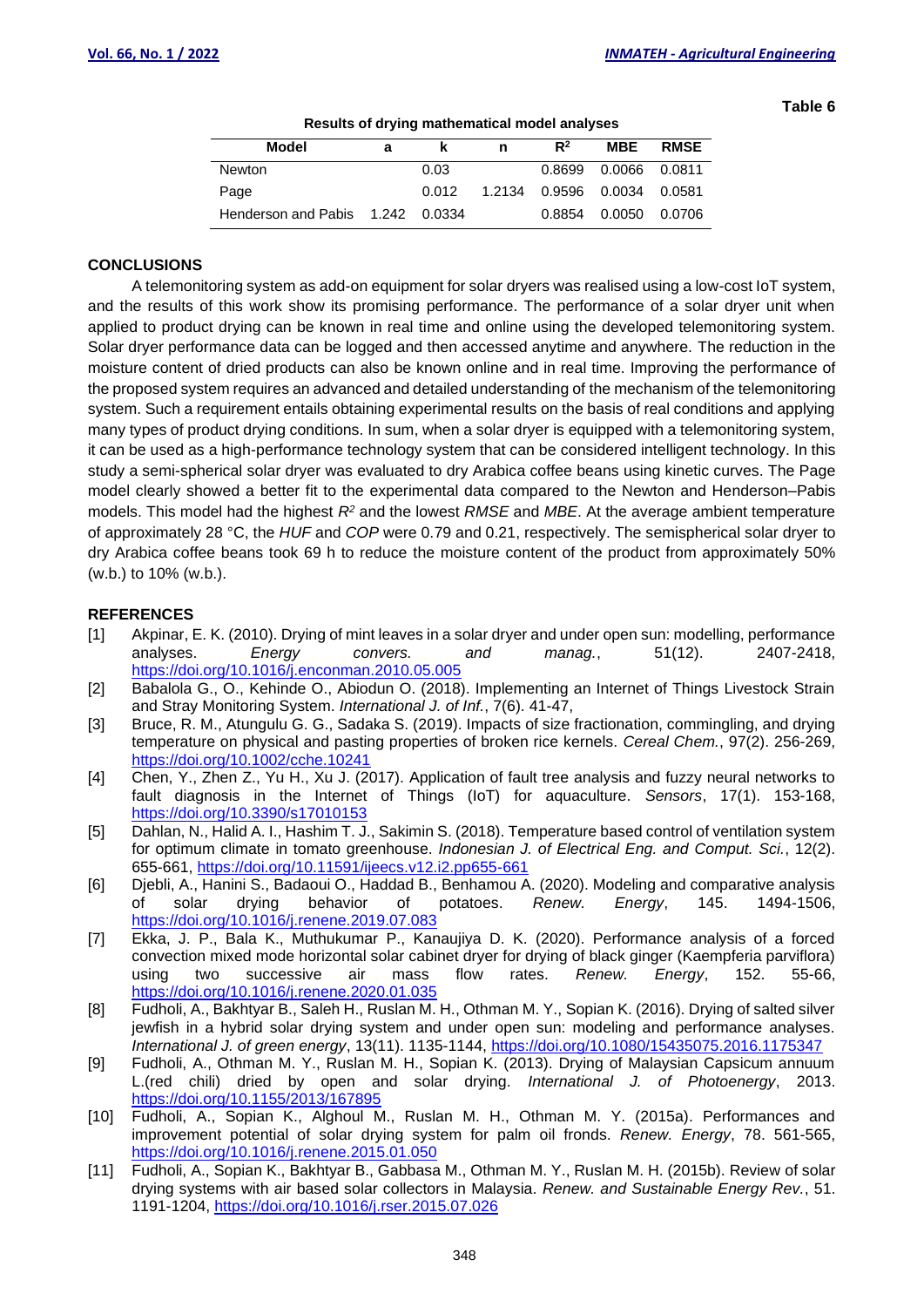- [12] Fudholi, A., Sopian K., Gabbasa M., Bakhtyar B., Yahya M., Ruslan M. H., Mat S. (2015c). Technoeconomic of solar drying systems with water based solar collectors in Malaysia: a review. *Renew. and Sustainable Energy Rev.*, 51. 809-820,<https://doi.org/10.1016/j.rser.2015.06.059>
- [13] Fudholi, A., Sopian K., Othman M. Y., Ruslan M. H. (2014a). Energy and exergy analyses of solar drying system of red seaweed. *Energy and Buildings*, 68. 121-129, <https://doi.org/10.1016/j.enbuild.2013.07.072>
- [14] Fudholi, A., Sopian K., Yazdi M. H., Ruslan M. H., Gabbasa M., Kazem H. A. (2014b). Performance<br>analysis of solar drying system for red chili. Sol. Energy. 99. 47-54. analysis of solar drying system for red chili. *Sol. Energy*, 99. 47-54, <https://doi.org/10.1016/j.solener.2013.10.019>
- [15] Goud, M., Reddy M. V. V., V.P C., S S. (2019). A novel indirect solar dryer with inlet fans powered by solar PV panels: Drying kinetics of Capsicum Annum and Abelmoschus esculentus with dryer performance. *Sol. Energy*, 194. 871-885,<https://doi.org/10.1016/j.solener.2019.11.031>
- [16] Happyana, N., Hermawati E., Syah Y. M., Hakim E. H. (2020). Discrimination of the Indonesian roasted arabica coffees using1H NMR-based metabolomics. *Curr. Res. in Nutr. and Food Sci.*, 8(2). 479-488, <https://doi.org/10.12944/CRNFSJ.8.2.13>
- [17] Holman, J. P., (2001). Experimental methods for engineers
- [18] Kumar, Y. P., Sivaperumal S. (2020). Iaas level Internet of Things based Aquaculture Data Monitoring System with Network Topology Analysis. *TEST Eng. & Manag.*, 82. 8813-8819,
- [19] Lakshmi, D. V. N., Muthukumar P., Layek A., Nayak P. K. (2019). Performance analyses of mixed mode forced convection solar dryer for drying of stevia leaves. *Sol. Energy*, 188. 507-518, <https://doi.org/10.1016/j.solener.2019.06.009>
- [20] Lingayat, A., Chandramohan, Raju, Kumar A. (2020a). Development of indirect type solar dryer and experiments for estimation of drying parameters of apple and watermelon. *Therm. Sci. and Eng. Prog.*, 16. 100477-100493,<https://doi.org/10.1016/j.tsep.2020.100477>
- [21] Lingayat, A. B., Chandramohan V. P., Raju V. R. K., Meda V. (2020b). A review on indirect type solar dryers for agricultural crops – Dryer setup, its performance, energy storage and important highlights. *App. Energy*, 258. 114005-114027,<https://doi.org/10.1016/j.apenergy.2019.114005>
- [22] Ogawa, T., Chuma A., Aimoto U., Adachi S. (2017). Effects of drying temperature and relative humidity on spaghetti characteristics. *Dry. Technol.*, 35(10). 1214-1224, <https://doi.org/10.1080/07373937.2016.1236812>
- [23] Ouaabou, R., Nabil B., Ouhammou M., Idlimam A., Lamharrar A., Ennahli S., Hanine H., Mahrouz M. (2020). Impact of solar drying process on drying kinetics, and on bioactive profile of Moroccan sweet cherry. *Renew. Energy*, 151. 908-918,<https://doi.org/10.1016/j.renene.2019.11.078>
- [24] Prakash, O., Kumar A., Laguri V. (2016). Performance of modified greenhouse dryer with thermal energy storage. *Energy reports*, 2. 155-162,
- [25] Putra, B. T. W. (2020). New low-cost portable sensing system integrated with on-the-go fertilizer application system for plantation crops. *Measurement*, 155. 107562-107572, <https://doi.org/10.1016/j.measurement.2020.107562>
- [26] Sayyad, F., Sardar N., Rathod J., Baria U., Yaduvanshi B., Solanki B., Chavda J. (2015). Design and development of solar cooker cum dryer. *Curr. World Environ*, 10(3). 985-993,
- [27] Sitorus, A., Novrinaldi N., Bulan R. (2020). Non-invasive moisture content measurement system based on the ESP8266 microcontroller. *Bull. of Electrical Eng. and Inform.*, 9(3). 924-932, <https://doi.org/10.11591/eei.v9i3.2178>
- [28] Sivakumar, R., Saravanan R., Perumal A. E., Iniyan S. (2016). Fluidized bed drying of some agro products–A review. *Renew. and Sustainable Energy Rev.*, 61. 280-301, <https://doi.org/10.1016/j.rser.2016.04.014>
- [29] Stojkoska, B. R., Bogatinoska D. C., Scheepers G., Malekian R. (2018). Real-time internet of things architecture for wireless livestock tracking. *Telfor J.*, 10(2). 74-79, <https://doi.org/10.5937/telfor1802074R>
- [30] Tzounis, A., Katsoulas N., Bartzanas T., Kittas C. (2017). Internet of Things in agriculture, recent advances and future challenges. Biosyst. Eng., 164. 31-48. advances and future challenges. *Biosyst. Eng.*, 164. 31-48, <https://doi.org/10.1016/j.biosystemseng.2017.09.007>
- [31] Uğur, Ç., Erol Ş., Kemal Ç., Ayşegül Ç. K. (2018). 'Solar calculations of modified arch (Semi-spherical) type greenhouse system for Bayburt City.' in, *Exergy for A Better Environment and Improved Sustainability 2* (Springer)
- [32] Vijaya., V., Iniyan S., Goic R. (2012). A review of solar drying technologies. *Renew. and Sustainable Energy Rev.*, 16(5). 2652-2670,<https://doi.org/10.1016/j.rser.2012.01.007>
- [33] Vijayan, S., Arjunan T. V., Kumar A. (2020). Exergo-environmental analysis of an indirect forced convection solar dryer for drying bitter gourd slices. *Renew. Energy*, 146. 2210-2223, <https://doi.org/10.1016/j.renene.2019.08.066>